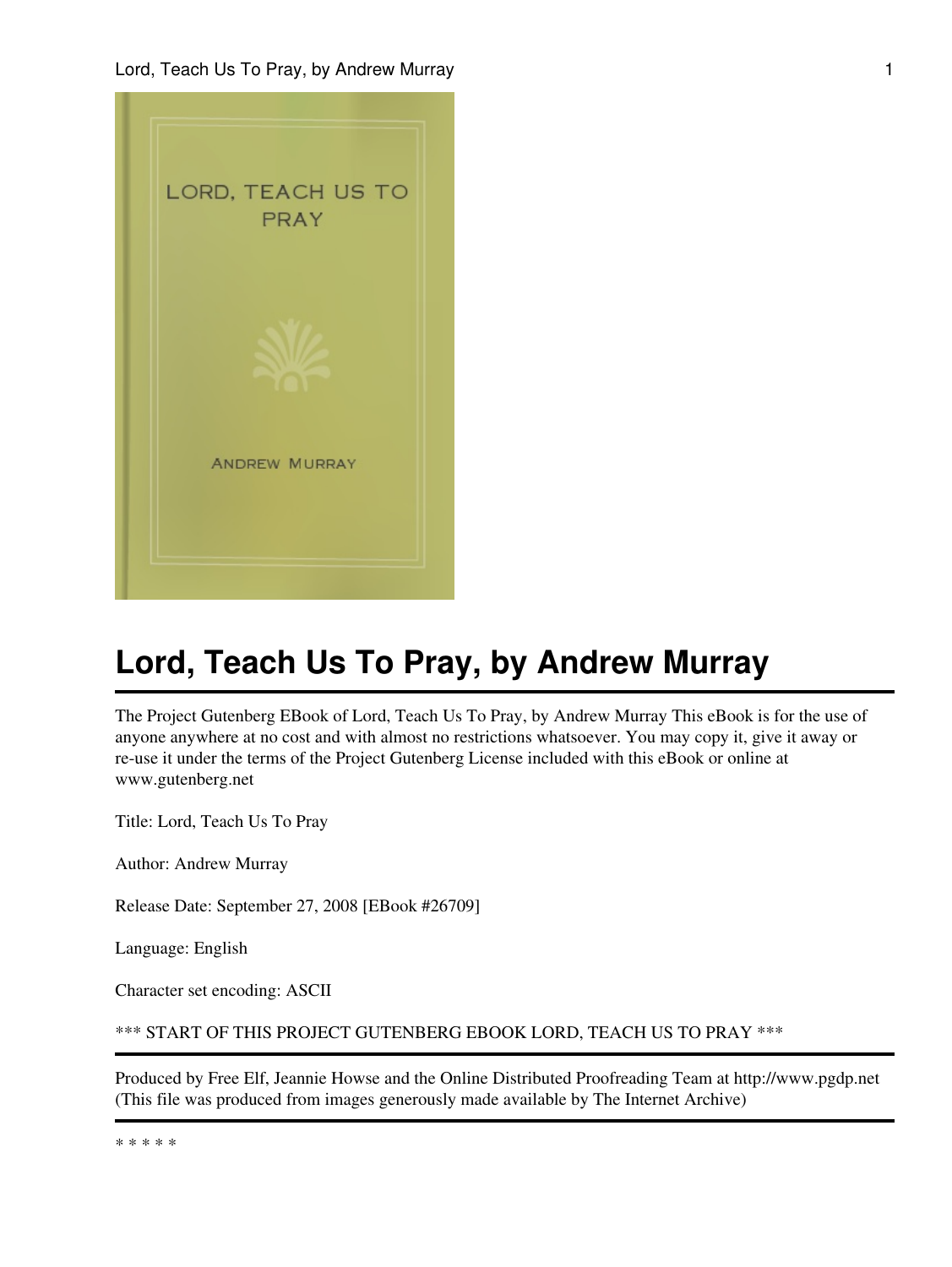+-----------------------------------------------------------+ | Transcriber's Note: | | | | Obvious typographical errors have been corrected. For  $|| \cdot ||$  a complete list, please see the end of this document.  $|| \cdot ||$ +-----------------------------------------------------------+

\* \* \* \* \*

Lord, Teach Us To Pray

By Rev. Andrew Murray

Philadelphia Henry Altemus

Copyright, 1896, by HENRY ALTEMUS.

LORD, TEACH US TO PRAY

OR

THE ONLY TEACHER.

The disciples had been with Christ, and seen Him pray. They had learnt to understand something of the connection between His wondrous life in public, and His secret life of prayer. They had learnt to believe in Him as a Master in the art of prayer--none could pray like Him. And so they came to Him with the request, 'Lord, teach us to pray.' And in after years they would have told us that there were few things more wonderful or blessed that He taught them than His lessons on prayer.

And now still it comes to pass, as He is praying in a certain place, that disciples who see Him thus engaged feel the need of repeating the same request, 'Lord, teach us to pray.' As we grow in the Christian life, the thought and the faith of the Beloved Master in His never-failing intercession becomes evermore precious, and the hope of being *Like Christ* in His intercession gains an attractiveness before unknown. And as we see Him pray, and remember that there is none who can pray like Him, and none who can teach like Him, we feel the petition of the disciples, 'Lord, teach us to pray,' is just what we need. And as we think how all He is and has, how He Himself is our very own, how He is Himself our life, we feel assured that we have but to ask, and He will be delighted to take us up into closer fellowship with Himself, and teach us to pray even as He prays.

Come, my brothers! Shall we not go to the Blessed Master and ask Him to enrol our names too anew in that school which He always keeps open for those who long to continue their studies in the Divine art of prayer and intercession? Yes, let us this very day say to the Master, as they did of old, 'Lord, teach us to pray.' As we meditate we shall find each word of the petition we bring to be full of meaning.

'Lord, teach us *to pray*.' Yes, *to pray*. This is what we need to be taught. Though in its beginnings prayer is so simple that the feeble child can pray, yet it is at the same time the highest and holiest work to which man can rise. It is fellowship with the Unseen and Most Holy One. The powers of the eternal world have been placed at its disposal. It is the very essence of true religion, the channel of all blessings, the secret of power and life. Not only for ourselves, but for others, for the Church, for the world, it is to prayer that God has given the right to take hold of Him and His strength. It is on prayer that the promises wait for their fulfilment, the kingdom for its coming, the glory of God for its full revelation. And for this blessed work, how slothful and unfit we are. It is only the Spirit of God can enable us to do it aright. How speedily we are deceived into a resting in the form, while the power is wanting. Our early training, the teaching of the Church, the influence of habit, the stirring of the emotions--how easily these lead to prayer which has no spiritual power, and avails but little. True prayer, that takes hold of God's strength, that availeth much, to which the gates of heaven are really opened wide--who would not cry, Oh for some one to teach me thus to pray?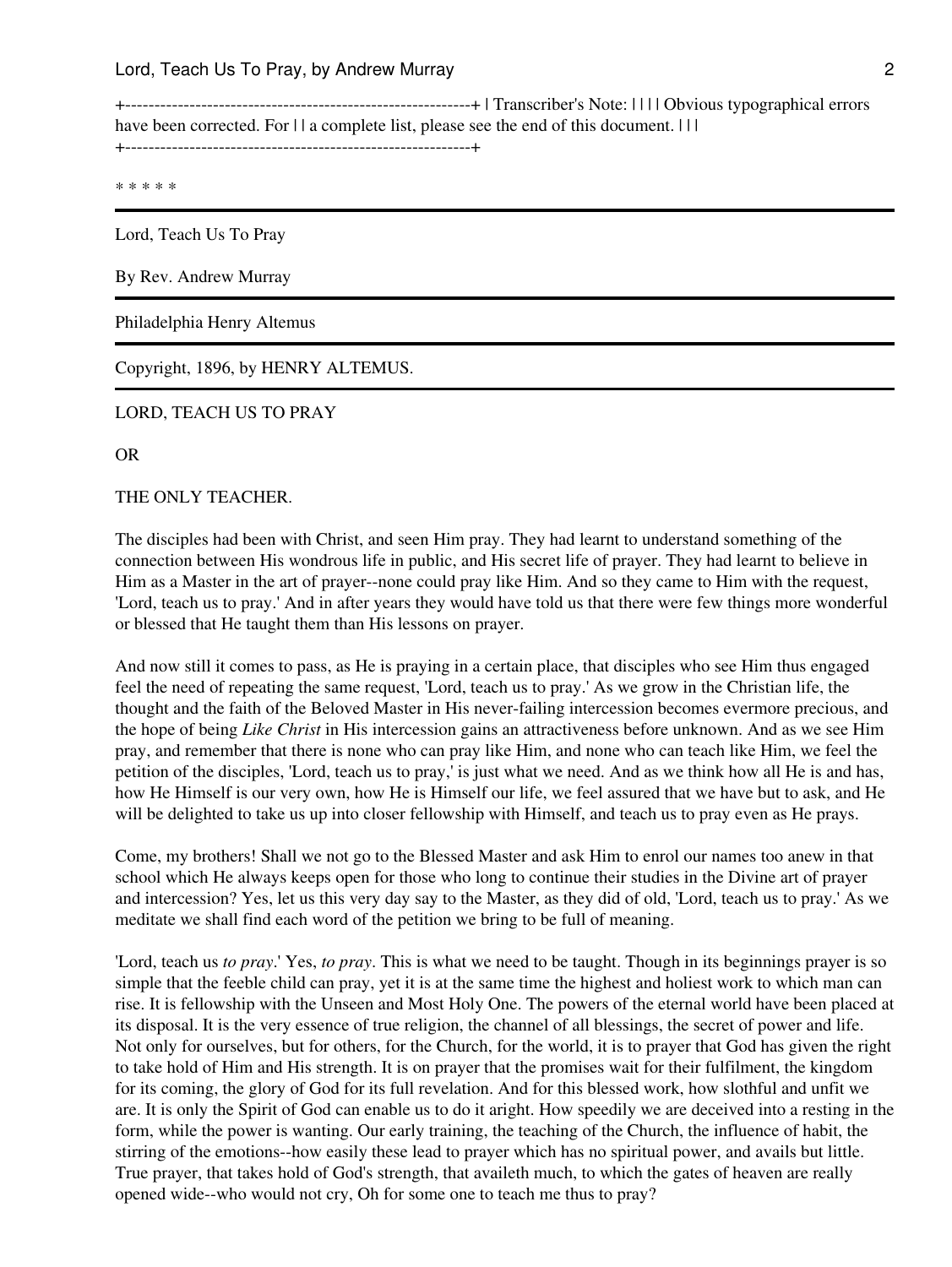Jesus has opened a school, in which He trains His redeemed ones, who specially desire it, to have power in prayer. Shall we not enter it with the petition, Lord! it is just this we need to be taught! O teach us to *pray*.

'Lord, teach *us* to pray.' Yes, *us*, Lord. We have read in Thy Word with what power Thy believing people of old used to pray, and what mighty wonders were done in answer to their prayers. And if this took place under the Old Covenant, in the time of preparation, how much more wilt Thou not now, in these days of fulfilment, give Thy people this sure sign of Thy presence in their midst. We have heard the promises given to Thine apostles of the power of prayer in Thy name, and have seen how gloriously they experienced their truth: we know for certain, they can become true to us too. We hear continually even in these days what glorious tokens of Thy power Thou dost still give to those who trust Thee fully. Lord! these all are men of like passions with ourselves; teach *us* to pray so too. The promises are for us, the powers and gifts of the heavenly world are for us. O teach *us* to pray so that we may receive abundantly. To us too Thou hast entrusted Thy work, on our prayer too the coming of Thy kingdom depends, in our prayer too Thou canst glorify Thy name; 'Lord, teach us to pray.' Yes, us, Lord; we offer ourselves as learners; we would indeed be taught of Thee. 'Lord, teach *us* to pray.'

'Lord, *teach* us to pray.' Yes, we feel the need now of being *taught* to pray. At first there is no work appears so simple; later on, none that is more difficult; and the confession is forced from us: We know not how to pray as we ought. It is true we have God's Word, with its clear and sure promises; but sin has so darkened our mind, that we know not always how to apply the Word. In spiritual things we do not always seek the most needful things, or fail in praying according to the law of the sanctuary. In temporal things we are still less able to avail ourselves of the wonderful liberty our Father has given us to ask what we need. And even when we know what to ask, how much there is still needed to make prayer acceptable. It must be to the glory of God, in full surrender to His will, in full assurance of faith, in the name of Jesus, and with a perseverance that, if need be, refuses to be denied. All this must be learned. It can only be learned in the school of much prayer, for practice makes perfect. Amid the painful consciousness of ignorance and unworthiness, in the struggle between believing and doubting, the heavenly art of effectual prayer is learnt. Because, even when we do not remember it, there is One, the Beginner and Finisher of faith and prayer, who watches over our praying, and sees to it that *in all who trust Him for it* their education in the school of prayer shall be carried on to perfection. Let but the deep undertone of all our prayer be the teachableness that comes from a sense of ignorance, and from faith in Him as a perfect teacher, and we may be sure we shall be taught, we shall learn to pray in power. Yes, we may depend upon it, HE *teaches* to pray.

'*Lord*, teach us to pray.' None can teach like Jesus, none but Jesus; therefore we call on Him, 'LORD, teach us to pray.' A pupil needs a teacher, who knows his work, who has the gift of teaching, who in patience and love will descend to the pupil's needs. Blessed be God! Jesus is all this and much more. He knows what prayer is. It is Jesus, praying Himself, who teaches to pray. He knows what prayer is. He learned it amid the trials and tears of His earthly life. In heaven it is still His beloved work: His life there is prayer. Nothing delights Him more than to find those whom He can take with Him into the Father's presence, whom He can clothe with power to pray down God's blessing on those around them, whom He can train to be His fellow-workers in the intercession by which the kingdom is to be revealed on earth. He knows how to teach. Now by the urgency of felt need, then by the confidence with which joy inspires. Here by the teaching of the Word, there by the testimony of another believer who knows what it is to have prayer heard. By His Holy Spirit, He has access to our heart, and teaches us to pray by showing us the sin that hinders the prayer, or giving us the assurance that we please God. He teaches, by giving not only thoughts of what to ask or how to ask, but by breathing within us the very spirit of prayer, by living within us as the Great Intercessor. We may indeed and most joyfully say, 'Who teacheth like Him?' Jesus never taught His disciples how to preach, only how to pray. He did not speak much of what was needed to preach well, but much of praying well. To know how to speak to God is more than knowing how to speak to man. Not power with men, but power with God is the first thing. Jesus loves to teach us how to pray.

What think you, my beloved fellow-disciples! would it not be just what we need, to ask the Master for a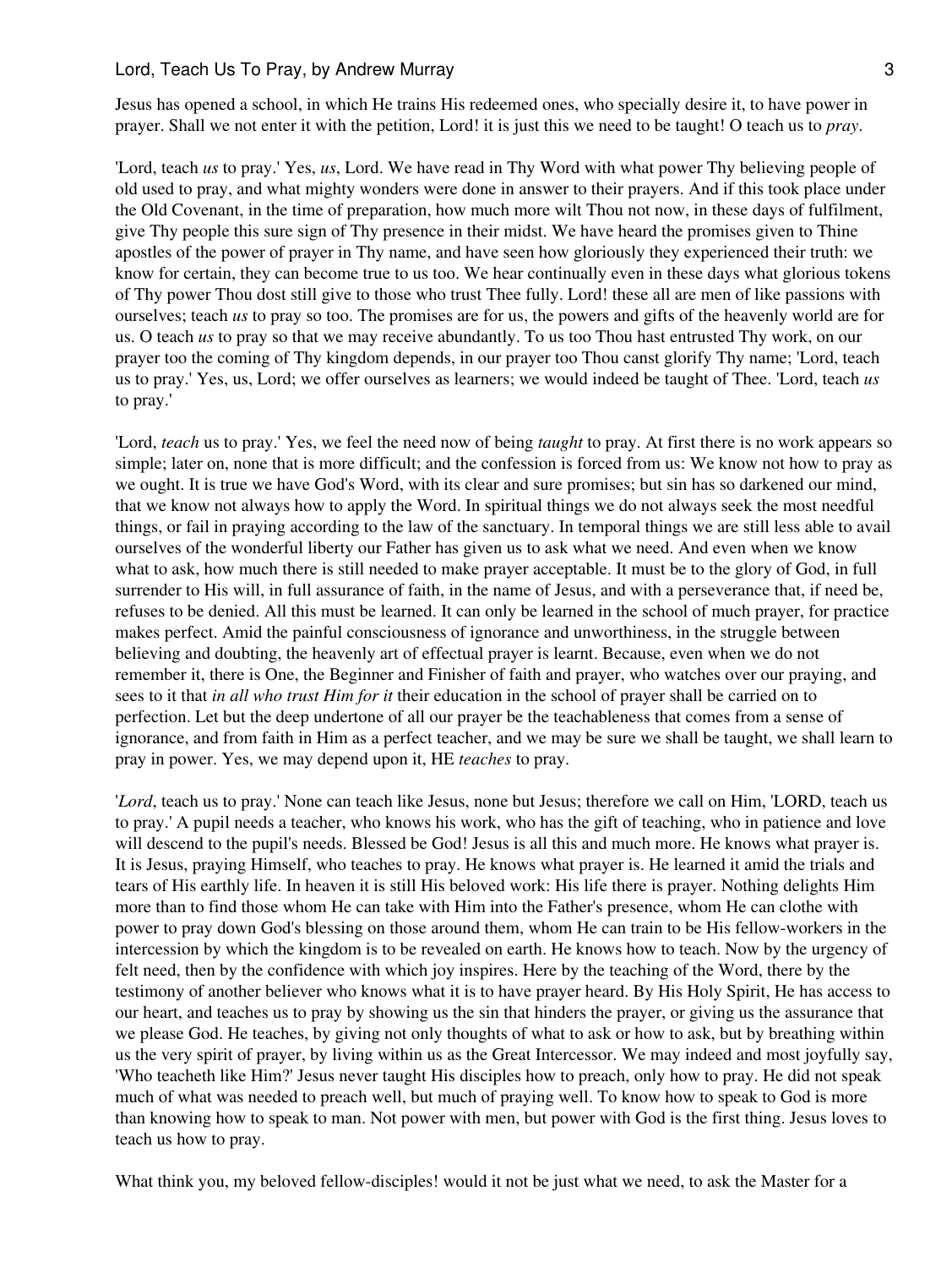month to give us a course of special lessons on the art of prayer? As we meditate on the words He spake on earth, let us yield ourselves to His teaching in the fullest confidence that, with such a teacher, we shall make progress. Let us take time not only to meditate, but to pray, to tarry at the foot of the throne, and be trained to the work of intercession. Let us do so in the assurance that amidst our stammerings and fears He is carrying on His work most beautifully. He will breathe His own life, which is all prayer, into us. As He makes us partakers of His righteousness and His life, He will of His intercession too. As the members of His body, as a holy priesthood, we shall take part in His priestly work of pleading and prevailing with God for men. Yes, let us most joyfully say, ignorant and feeble though we be, 'Lord, teach us to pray.'

# 'LORD, TEACH US TO PRAY.'

#### \* \* \* \* \*

Blessed Lord! who ever livest to pray, Thou canst teach me too to pray, me to live ever to pray. In this Thou lovest to make me share Thy glory in heaven, that I should pray without ceasing, and ever stand as a priest in the presence of my God.

Lord Jesus! I ask Thee this day to enrol my name among those who confess that they know not how to pray as they ought, and especially ask Thee for a course of teaching in prayer. Lord! teach me to tarry with Thee in the school, and give Thee time to train me. May a deep sense of my ignorance, of the wonderful privilege and power of prayer, of the need of the Holy Spirit as the Spirit of prayer, lead me to cast away my thoughts of what I think I know, and make me kneel before Thee in true teachableness and poverty of spirit.

And fill me, Lord, with the confidence that with such a teacher as Thou art I shall learn to pray. In the assurance that I have as my teacher, Jesus, who is ever praying to the Father, and by His prayer rules the destinies of His Church and the world, I will not be afraid. As much as I need to know of the mysteries of the prayer-world, Thou wilt unfold for me. And when I may not know, Thou wilt teach me to be strong in faith, giving glory to God.

Blessed Lord! Thou wilt not put to shame Thy scholar who trusts Thee, nor, by Thy grace, would he Thee either. Amen.

#### 'IN SPIRIT AND TRUTH;'

OR

#### THE TRUE WORSHIPPERS.

'The hour cometh, and now is, when the true worshippers shall worship the Father in spirit and truth: for such doth the Father seek to be His worshippers. God is a Spirit: and they that worship Him must worship Him in spirit and truth.'--JOHN iv. 23, 24.

These words of Jesus to the woman of Samaria are His first recorded teaching on the subject of prayer. They give us some wonderful first glimpses into the world of prayer. The Father *seeks* worshippers: our worship satisfies His loving heart and is a joy to Him. He seeks *true worshippers*, but finds many not such as He would have them. True worship is that which is *in spirit and truth*. *The Son has come* to open the way for this worship in spirit and in truth, and teach it us. And so one of our first lessons in the school of prayer must be to understand what it is to pray in spirit and in truth, and to know how we can attain to it.

To the woman of Samaria our Lord spoke of a threefold worship. There is, first, the ignorant worship of the Samaritans: 'Ye worship that which ye know not.' The second, the intelligent worship of the Jew, having the true knowledge of God: 'We worship that which we know; for salvation is of the Jews.' And then the new, the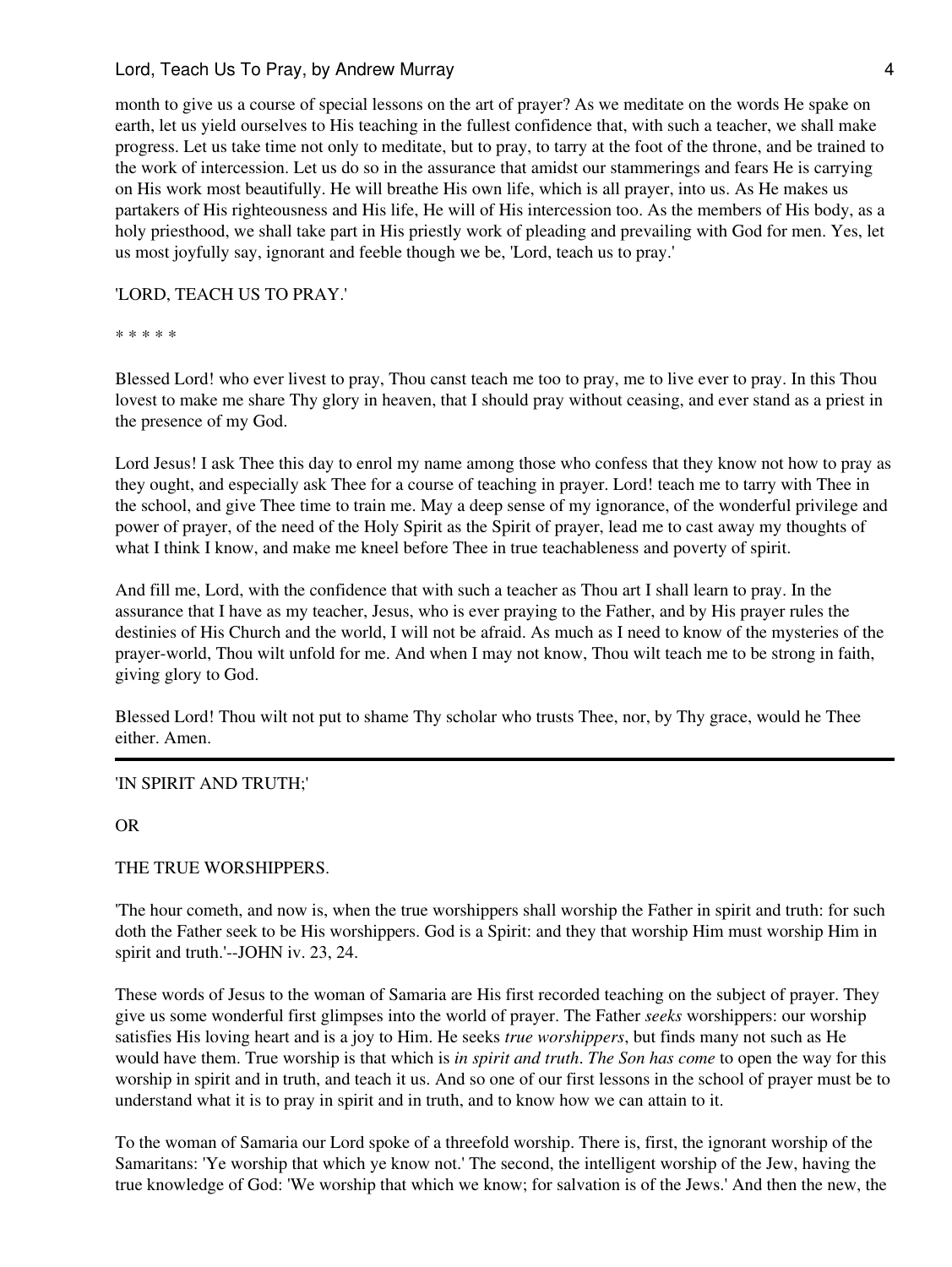spiritual worship which He Himself has come to introduce: 'The hour is coming, and is now, when the true worshippers shall worship the Father in spirit and truth.' From the connection it is evident that the words 'in spirit and truth' do not mean, as is often thought, earnestly, from the heart, in sincerity. The Samaritans had the five books of Moses and some knowledge of God; there was doubtless more than one among them who honestly and earnestly sought God in prayer. The Jews had the true full revelation of God in His word, as thus far given; there were among them godly men, who called upon God with their whole heart. And yet not 'in spirit and truth,' in the full meaning of the words. Jesus says, '*The hour is coming, and now is*:' it is only in and through Him that the worship of God will be in spirit and truth.

Among Christians one still finds the three classes of worshippers. Some who in their ignorance hardly know what they ask: they pray earnestly, and yet receive but little. Others there are, who have more correct knowledge, who try to pray with all their mind and heart, and often pray most earnestly, and yet do not attain to the full blessedness of worship in spirit and truth. It is into this third class we must ask our Lord Jesus to take us; we must be taught of Him how to worship in spirit and truth. This alone is spiritual worship; this makes us worshippers such as the Father seeks. In prayer everything will depend on our understanding well and practising the worship in spirit and truth.

'God is *a Spirit* and they that worship Him must worship Him *in spirit* and truth.' The first thought suggested here by the Master is that there must be harmony between God and His worshippers; such as God is, must His worship be. This is according to a principle which prevails throughout the universe: we look for correspondence between an object and the organ to which it reveals or yields itself. The eye has an inner fitness for the light, the ear for sound. The man who would truly worship God, would find and know and possess and enjoy God, must be in harmony with Him, must have a capacity for receiving Him. Because God *is Spirit*, we must worship *in spirit*. As God is, so His worshipper.

And what does this mean? The woman had asked our Lord whether Samaria or Jerusalem was the true place of worship. He answers that henceforth worship is no longer to be limited to a certain place: 'Woman, believe Me, *the hour cometh* when neither in this mountain, nor in Jerusalem, shall ye worship the Father.' As God is Spirit, not bound by space or time, but in His infinite perfection always and everywhere the same, so His worship would henceforth no longer be confined by place or form, but spiritual as God Himself is spiritual. A lesson of deep importance. How much our Christianity suffers from this, that it is confined to certain times and places. A man who seeks to pray earnestly in the church or in the closet, spends the greater part of the week or the day in a spirit entirely at variance with that in which he prayed. His worship was the work of a fixed place or hour, not of his whole being. God is a spirit: He is the Everlasting and Unchangeable One; what He is, He is always and in truth. Our worship must even so be in spirit and truth: His worship must be the spirit of our life; our life must be worship in spirit as God is Spirit.

'God is a Spirit: and they that worship Him must worship Him in spirit and truth.' The second thought that comes to us is that this worship in the spirit must come from God Himself. God is Spirit: He alone has Spirit to give. It was for this He sent His Son, to fit us for such spiritual worship, by giving us the Holy Spirit. It is of His own work that Jesus speaks when He says twice, 'The hour cometh,' and then adds, 'and is now.' He came to baptize with the Holy Spirit; the Spirit could not stream forth till He was glorified (*John i. 33, vii. 37, 38, xvi. 7*). It was when He had made an end of sin, and entering into the Holiest of all with His blood, had there on our behalf *received* the Holy Spirit (*Acts ii. 33*), that He could send Him down to us as the Spirit of the Father. It was when Christ had redeemed us, and we in Him had received the position of children, that the Father sent forth the Spirit of His Son into our hearts to cry, 'Abba, Father.' The worship in spirit is the worship of the Father in the Spirit of Christ, the Spirit of Sonship.

This is the reason why Jesus here uses the name of Father. We never find one of the Old Testament saints personally appropriate the name of child or call God his Father. The worship *of the Father* is only possible to those to whom the Spirit of the Son has been given. The worship *in spirit* is only possible to those to whom the Son has revealed the Father, and who have received the spirit of Sonship. It is only Christ who opens the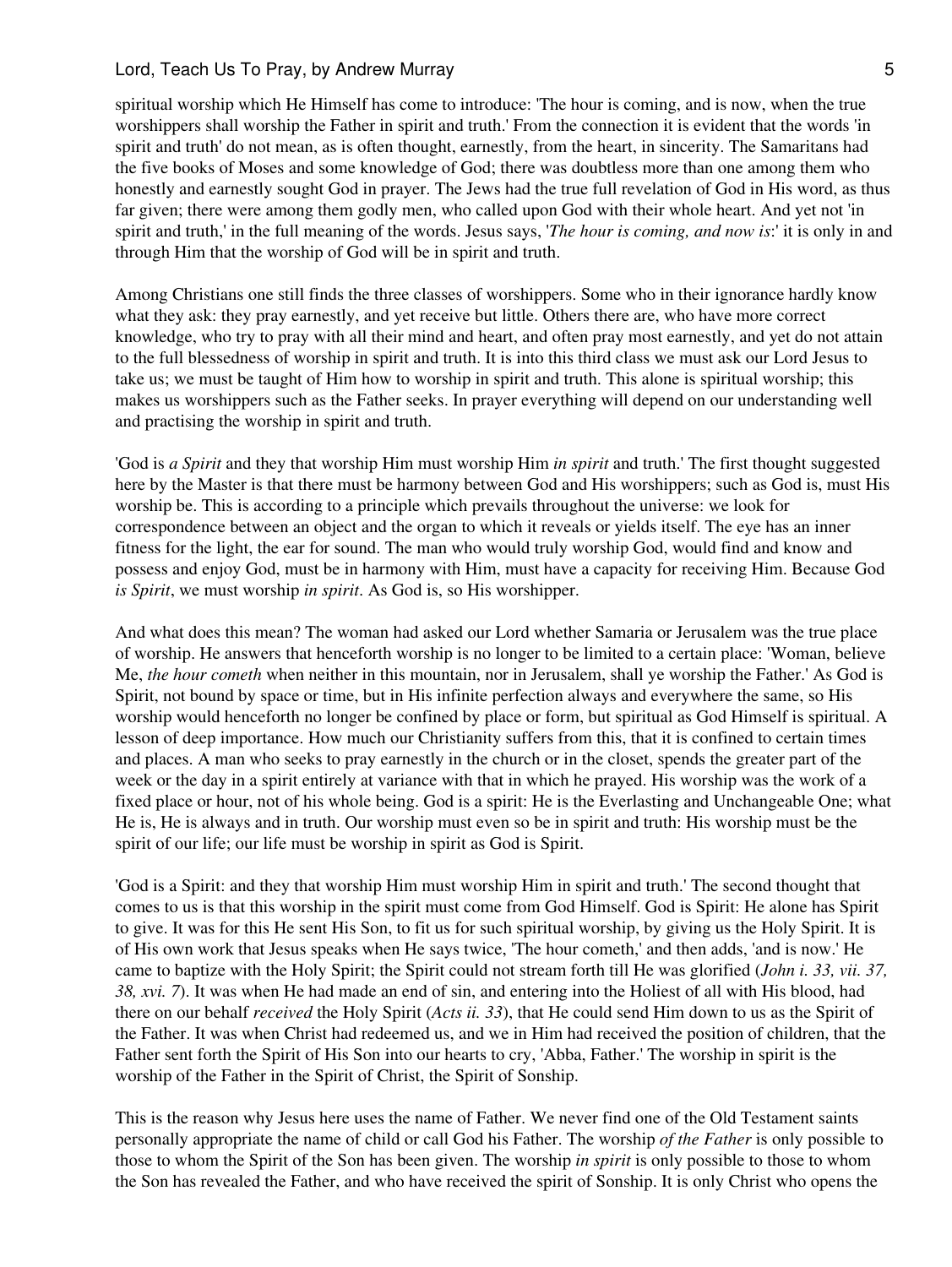way and teaches the worship in spirit.

And *in truth*. That does not only mean, *in sincerity*. Nor does it only signify, in accordance with the truth of God's Word. The expression is one of deep and Divine meaning. Jesus is 'the only-begotten of the Father, *full of* grace and *truth*.' 'The law was given by Moses; grace and *truth came* by Jesus Christ.' Jesus says, '*I am the truth* and the life.' In the Old Testament all was shadow and promise; Jesus brought and gives the reality, *the substance*, of things hoped for. In Him the blessings and powers of the eternal life are our actual possession and experience. Jesus is full of grace and truth; the Holy Spirit is the Spirit of truth; through Him the grace that is in Jesus is ours indeed, and truth a positive communication out of the Divine life. And so worship in spirit is worship *in truth*; actual living fellowship with God, a real correspondence and harmony between the Father, who is a Spirit, and the child praying in the spirit.

What Jesus said to the woman of Samaria, she could not at once understand. Pentecost was needed to reveal its full meaning. We are hardly prepared at our first entrance into the school of prayer to grasp such teaching. We shall understand it better later on. Let us only begin and take the lesson as He gives it. We are carnal and cannot bring God the worship He seeks. But Jesus came to give the Spirit: He has given Him to us. Let the disposition in which we set ourselves to pray be what Christ's words have taught us. Let there be the deep confession of our inability to bring God the worship that is pleasing to Him; the childlike teachableness that waits on Him to instruct us; the simple faith that yields itself to the breathing of the Spirit. Above all, let us hold fast the blessed truth--we shall find that the Lord has more to say to us about it--that the knowledge of the Fatherhood of God, the revelation of His infinite Fatherliness in our hearts, the faith in the infinite love that gives us His Son and His Spirit to make us children, is indeed the secret of prayer in spirit and truth. This is the new and living way Christ opened up for us. To have Christ the Son, and *The Spirit of the Son*, dwelling within us, and revealing the Father, this makes us true, spiritual worshippers.

#### 'LORD, TEACH US TO PRAY.'

\* \* \* \* \*

Blessed Lord! I adore the love with which Thou didst teach a woman, who had refused Thee a cup of water, what the worship of God must be. I rejoice in the assurance that Thou wilt no less now instruct Thy disciple, who comes to Thee with a heart that longs to pray in spirit and in truth. O my Holy Master! do teach me this blessed secret.

Teach me that the worship in spirit and truth is not of man, but only comes from Thee; that it is not only a thing of times and seasons, but the outflowing of a life in Thee. Teach me to draw near to God in prayer under the deep impression of my ignorance and my having nothing in myself to offer Him, and at the same time of the provision Thou, my Saviour, makest for the Spirit's breathing in my childlike stammerings. I do bless Thee that in Thee I am a child, and have a child's liberty of access; that in Thee I have the spirit of Sonship and of worship of truth. Teach me, above all, Blessed Son of the Father, how it is the revelation of the Father that gives confidence in prayer; and let the infinite Fatherliness of God's Heart be my joy and strength for a life of prayer and of worship. Amen.

# PRAY TO THY FATHER WHICH IS IN SECRET

OR

#### ALONE WITH GOD.

'But thou, when thou prayest, enter into thine inner chamber, and having shut thy door, pray to thy Father which is in secret, and thy Father which seeth in secret shall recompense thee.'--MATT. vi. 6.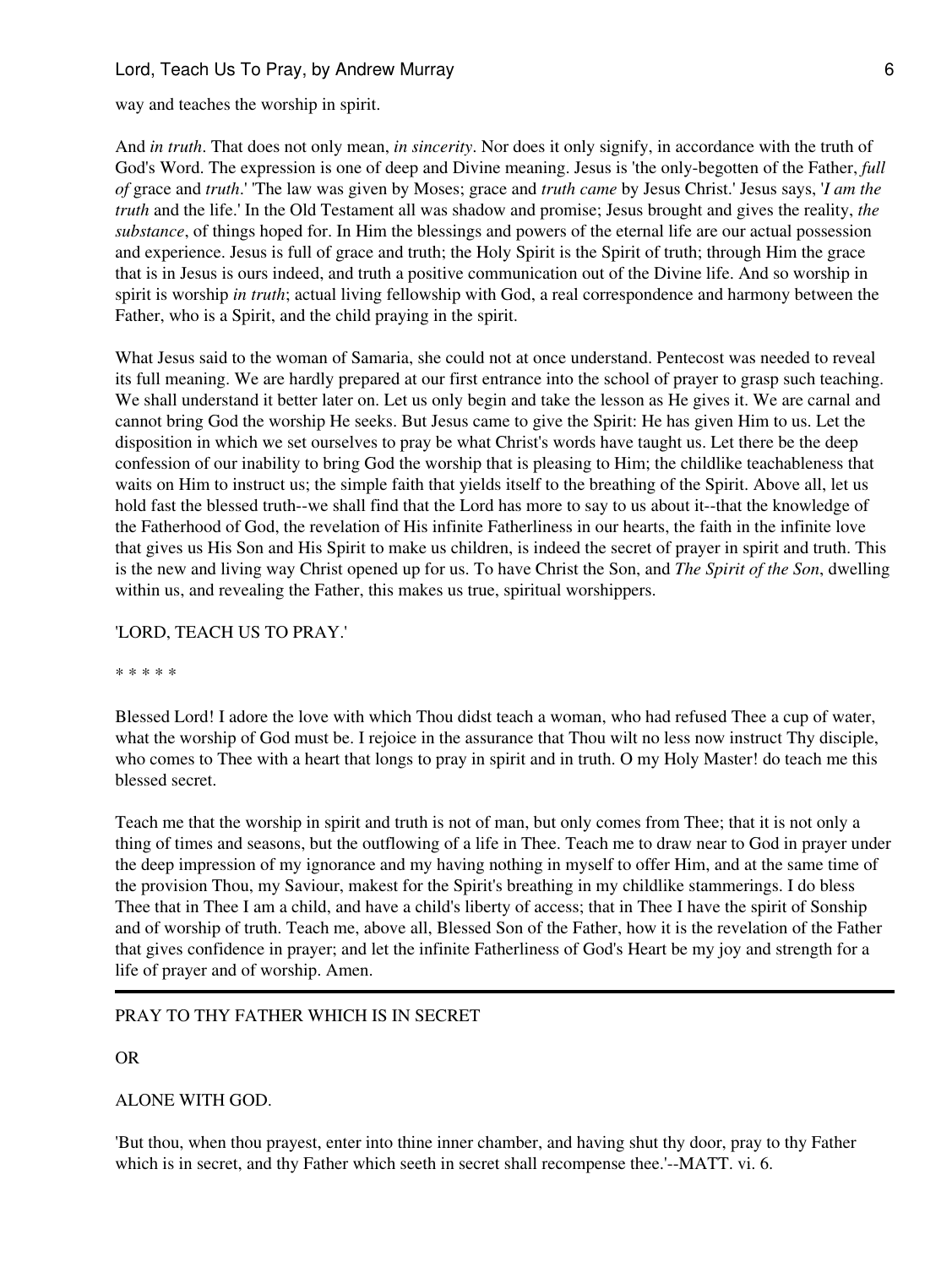After Jesus had called His first disciples He gave them their first public teaching in the Sermon on the Mount. He there expounded to them the kingdom of God, its laws and its life. In that kingdom God is not only King, but Father; He not only gives all, but is Himself all. In the knowledge and fellowship of Him alone is its blessedness. Hence it came as a matter of course that the revelation of prayer and the prayer-life was a part of His teaching concerning the New Kingdom He came to set up. Moses gave neither command nor regulation with regard to prayer: even the prophets say little directly of the duty of prayer; it is Christ who teaches to pray.

And the first thing the Lord teaches His disciples is that they must have a secret place for prayer; every one must have some solitary spot where he can be alone with his God. Every teacher must have a schoolroom. We have learnt to know and accept Jesus as our only teacher in the school of prayer. He has already taught us at Samaria that worship is no longer confined to times and places; that worship, spiritual true worship, is a thing of the spirit and the life; the whole man must in his whole life be worship in spirit and truth. And yet He wants each one to choose for himself the fixed spot where He can daily meet him. That inner chamber, that solitary place, is Jesus' schoolroom. That spot may be anywhere; that spot may change from day to day if we have to change our abode; but that secret place there must be, with the quiet time in which the pupil places himself in the Master's presence, to be by Him prepared to worship the Father. There alone, but there most surely, Jesus comes to us to teach us to pray.

A teacher is always anxious that his schoolroom should be bright and attractive, filled with the light and air of heaven, a place where pupils long to come, and love to stay. In His first words on prayer in the Sermon on the Mount, Jesus seeks to set the inner chamber before us in its most attractive light. If we listen carefully, we soon notice what the chief thing is He has to tell us of our tarrying there. Three times He uses the name of Father: 'Pray to *thy Father*;' '*Thy Father* shall recompense thee;' *Your Father* knoweth what things ye have need of.' The first thing in closet-prayer is: I must meet my Father. The light that shines in the closet must be: the light of the Father's countenance. The fresh air from heaven with which Jesus would have filled the atmosphere in which I am to breathe and pray, is: God's Father-love, God's infinite Fatherliness. Thus each thought or petition we breathe out will be simple, hearty, childlike trust in the Father. This is how the Master teaches us to pray: He brings us into the Father's living presence. What we pray there must avail. Let us listen carefully to hear what the Lord has to say to us.

First, '*Pray to thy Father which is in secret*.' God is a God who hides Himself to the carnal eye. As long as in our worship of God we are chiefly occupied with our own thoughts and exercises, we shall not meet Him who is a Spirit, the unseen One. But to the man who withdraws himself from all that is of the world and man, and prepares to wait upon God alone, the Father will reveal Himself. As he forsakes and gives up and shuts out the world, and the life of the world, and surrenders himself to be led of Christ into the secret of God's presence, the light of the Father's love will rise upon him. The secrecy of the inner chamber and the closed door, the entire separation from all around us, is an image of, and so a help to, that inner spiritual sanctuary, the secret of God's tabernacle, within the veil, where our spirit truly comes into contact with the Invisible One. And so we are taught, at the very outset of our search after the secret of effectual prayer, to remember that it is in the inner chamber, where we are alone with the Father, that we shall learn to pray aright. The Father is in secret: in these words Jesus teaches us where He is waiting us, where He is always to be found. Christians often complain that private prayer is not what it should be. They feel weak and sinful, the heart is cold and dark; it is as if they have so little to pray, and in that little no faith or joy. They are discouraged and kept from prayer by the thought that they cannot come to the Father as they ought or as they wish. Child of God! listen to your Teacher. He tells you that when you go to private prayer your first thought must be: The Father is in secret, the Father waits me there. Just because your heart is cold and prayerless, get you into the presence of the loving Father. As a father pitieth his children, so the Lord pitieth you. Do not be thinking of how little you have to bring God, but of how much He wants to give you. Just place yourself before, and look up into, His face; think of His love, His wonderful, tender, pitying love. Just tell Him how sinful and cold and dark all is: it is the Father's loving heart will give light and warmth to yours. O do what Jesus says: Just shut the door, and pray to thy Father, which is in secret. Is it not wonderful? to be able to go alone with God, the infinite God.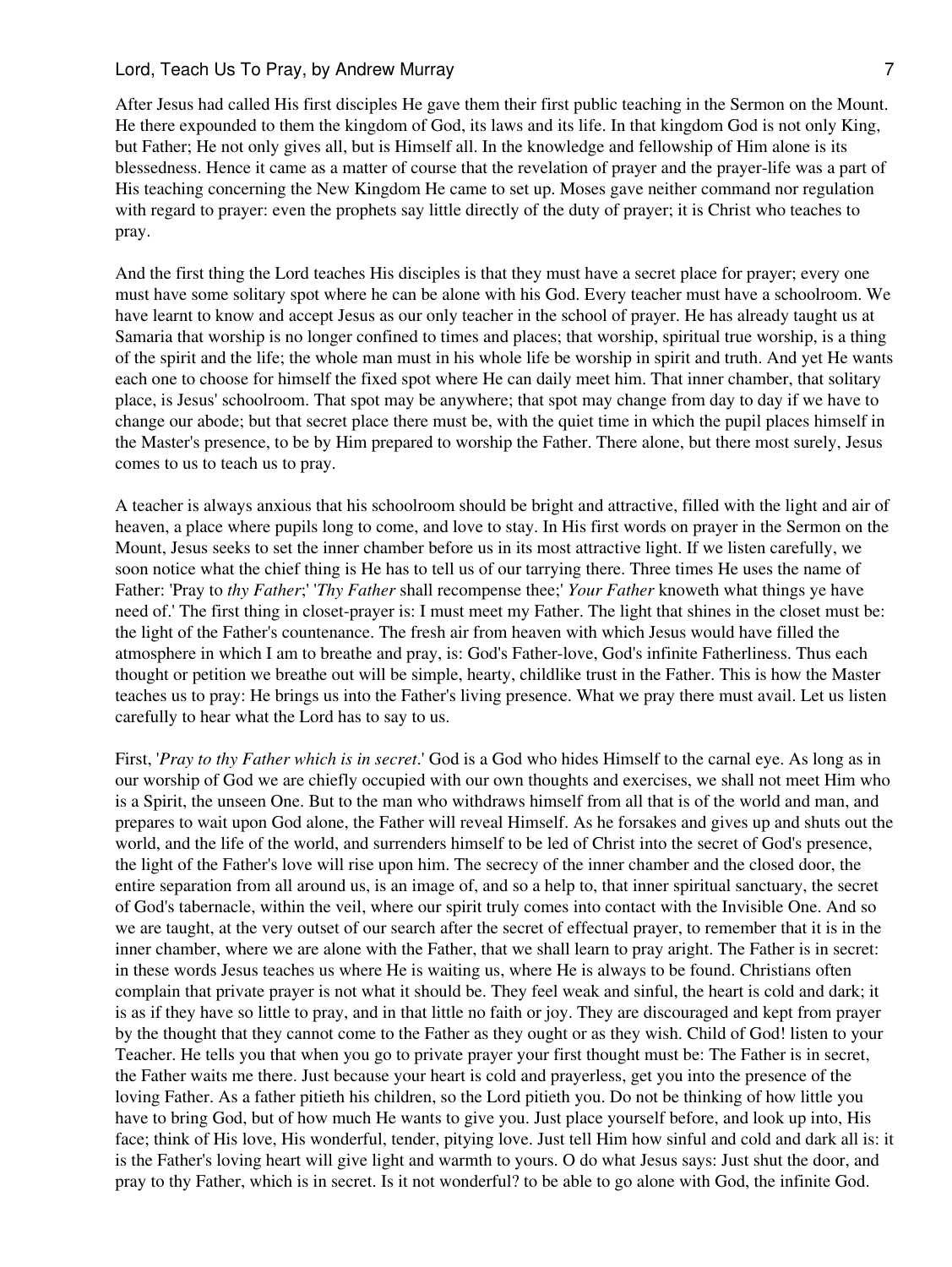And then to look up and say: My Father!

'*And thy Father, which seeth in secret, will recompense thee.*' Here Jesus assures us that secret prayer cannot be fruitless: its blessing will show itself in our life. We have but in secret, alone with God, to entrust our life before men to Him; He will reward us openly; He will see to it that the answer to prayer be made manifest in His blessing upon us. Our Lord would thus teach us that as infinite Fatherliness and Faithfulness is that with which God meets us in secret, so on our part there should be the childlike simplicity of faith, the confidence that our prayer does bring down a blessing. 'He that cometh to God must believe that *He is a rewarder* of them that seek Him.' Not on the strong or the fervent feeling with which I pray does the blessing of the closet depend, but upon the love and the power of the Father to whom I there entrust my needs. And therefore the Master has but one desire: Remember your Father is, and sees and hears in secret; go there and stay there, and go again from there in the confidence: He will recompense. Trust Him for it; depend upon Him: prayer to the Father cannot be vain; He will reward you openly.

Still further to confirm this faith in the Father-love of God, Christ speaks a third word: '*Your Father knoweth what things ye have need of before ye ask Him.*' At first sight it might appear as if this thought made prayer less needful: God knows far better than we what we need. But as we get a deeper insight into what prayer really is, this truth will help much to strengthen our faith. It will teach us that we do not need, as the heathen, with the multitude and urgency of our words, to compel an unwilling God to listen to us. It will lead to a holy thoughtfulness and silence in prayer as it suggests the question: Does my Father really know that I need this? It will, when once we have been led by the Spirit to the certainty that our request is indeed something that, according to the Word, we do need for God's glory, give us wonderful confidence to say, My Father knows I need it and must have it. And if there be any delay in the answer, it will teach us in quiet perseverance to hold on: FATHER! THOU KNOWEST I need it. O the blessed liberty and simplicity of a child that Christ our Teacher would fain cultivate in us, as we draw near to God: let us look up to the Father until His Spirit works it in us. Let us sometimes in our prayers, when we are in danger of being so occupied with our fervent, urgent petitions, as to forget that the Father knows and hears, let us hold still and just quietly say: My Father sees, my Father hears, my Father knows; it will help our faith to take the answer, and to say: We know that we have the petitions we have asked of Him.

And now, all ye who have anew entered the school of Christ to be taught to pray, take these lessons, practise them, and trust Him to perfect you in them. Dwell much in the inner chamber, with the door shut--shut in from men, shut up with God; it is there the Father waits you, it is there Jesus will teach you to pray. To be alone in secret with THE FATHER: this be your highest joy. To be assured that THE FATHER will openly reward the secret prayer, so that it cannot remain unblessed: this be your strength day by day. And to know that THE FATHER knows that you need what you ask, this be your liberty to bring every need, in the assurance that your God will supply it according to His riches in glory in Christ Jesus.

#### 'LORD, TEACH US TO PRAY.'

#### \* \* \* \* \*

Blessed Saviour! with my whole heart I do bless Thee for the appointment of the inner chamber, as the school where Thou meetest each of Thy pupils alone, and revealest to him the Father. O my Lord! strengthen my faith so in the Father's tender love and kindness, that as often as I feel sinful or troubled, the first instinctive thought may be to go where I know the Father waits me, and where prayer never can go unblessed. Let the thought that He knows my need before I ask, bring me, in great restfulness of faith, to trust that He will give what His child requires. O let the place of secret prayer become to me the most beloved spot on earth.

And, Lord! hear me as I pray that Thou wouldest everywhere bless the closets of Thy believing people. Let Thy wonderful revelation of a Father's tenderness free all young Christians from every thought of secret prayer as a duty or a burden, and lead them to regard it as the highest privilege of their life, a joy and a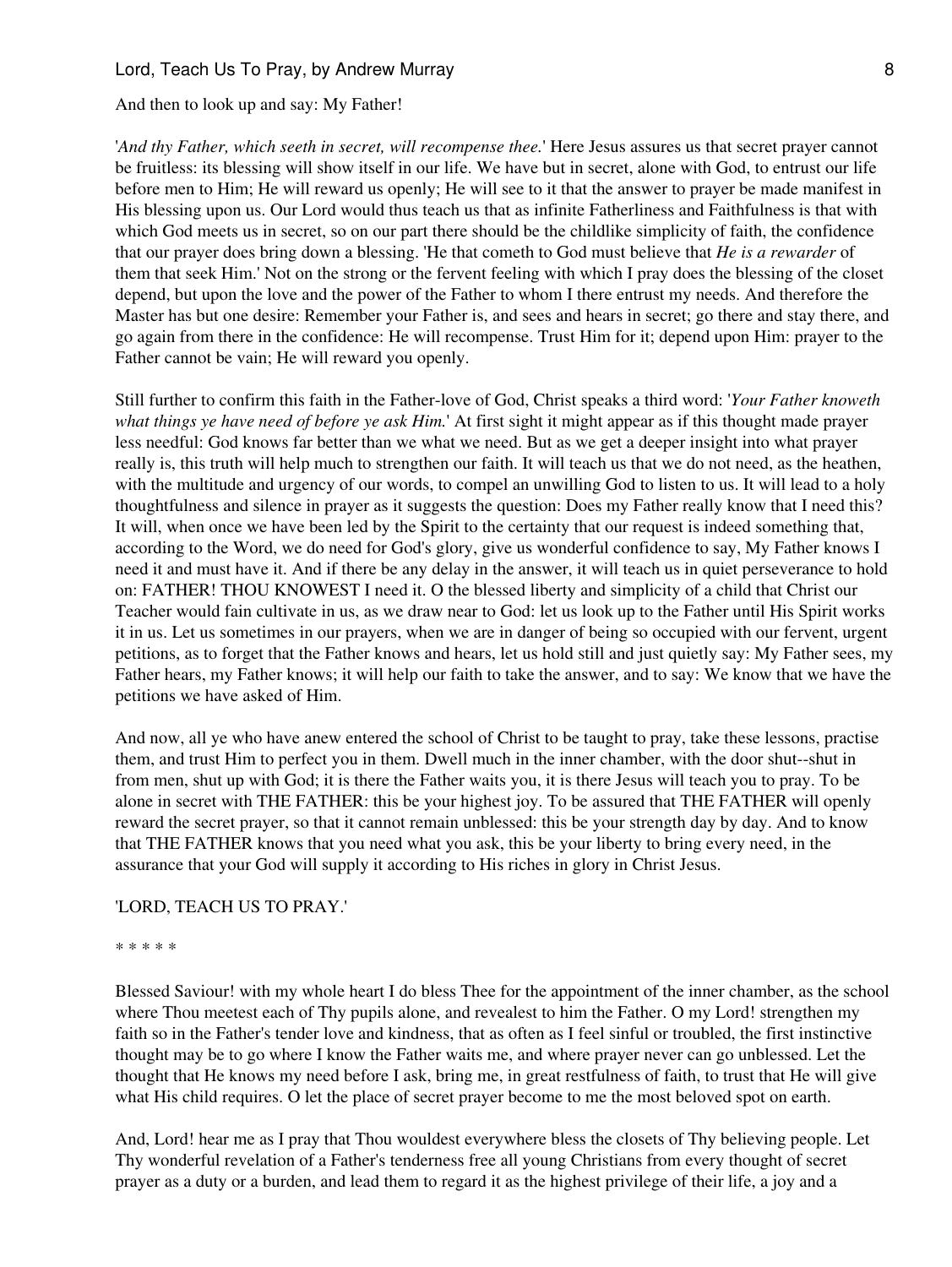blessing. Bring back all who are discouraged, because they cannot find aught to bring Thee in prayer. O give them to understand that they have only to come with their emptiness to Him who has all to give, and delights to do it. Not, what they have to bring the Father, but what the Father waits to give them, be their one thought.

And bless especially the inner chamber of all Thy servants who are working for Thee, as the place where God's truth and God's grace is revealed to them, where they are daily anointed with fresh oil, where their strength is renewed, and the blessings are received in faith, with which they are to bless their fellow-men. Lord, draw us all in the closet nearer to Thyself and the Father. Amen.

#### 'AFTER THIS MANNER PRAY;'

OR

#### THE MODEL PRAYER.

'After this manner therefore pray ye: Our Father which art in heaven.'--MATT. vi. 9.

Every teacher knows the power of example. He not only tells the child what to do and how to do it, but shows him how it really can be done. In condescension to our weakness, our Heavenly Teacher has given us the very words we are to take with us as we draw near to our Father. We have in them a form of prayer in which there breathe the freshness and fulness of the Eternal Life. So simple that the child can lisp it, so divinely rich that it comprehends all that God can give. A form of prayer that becomes the model and inspiration for all other prayer, and yet always draws us back to itself as the deepest utterance of our souls before our God.

'*Our Father which art in heaven!*' To appreciate this word of adoration aright, I must remember that none of the saints had in Scripture ever ventured to address God as their Father. The invocation places us at once in the centre of the wonderful revelation the Son came to make of His Father as our Father too. It comprehends the mystery of redemption--Christ delivering us from the curse that we might become the children of God. The mystery of regeneration--the Spirit in the new birth giving us the new life. And the mystery of faith--ere yet the redemption is accomplished or understood, the word is given on the lips of the disciples to prepare them for the blessed experience still to come. The words are the key to the whole prayer, to all prayer. It takes time, it takes life to study them; it will take eternity to understand them fully. The knowledge of God's Father-love is the first and simplest, but also the last and highest lesson in the school of prayer. It is in the personal relation to the living God, and the personal conscious fellowship of love with Himself, that prayer begins. It is in the knowledge of God's Fatherliness, revealed by the Holy Spirit, that the power of prayer will be found to root and grow. In the infinite tenderness and pity and patience of the infinite Father, in His loving readiness to hear and to help, the life of prayer has its joy. O let us take time, until the Spirit has made these words to us spirit and truth, filling heart and life: 'Our Father which art in heaven.' Then we are indeed within the veil, in the secret place of power where prayer always prevails.

'*Hallowed be Thy name.*' There is something here that strikes us at once. While we ordinarily first bring our own needs to God in prayer, and then think of what belongs to God and His interests, the Master reverses the order. First, *Thy* name, *Thy* kingdom, *Thy* will; then, give *us*, forgive *us*, lead *us*, deliver *us*. The lesson is of more importance than we think. In true worship the Father must be first, must be all. The sooner I learn to forget myself in the desire that HE may be glorified, the richer will the blessing be that prayer will bring to myself. No one ever loses by what he sacrifices for the Father.

This must influence all our prayer. There are two sorts of prayer: personal and intercessory. The latter ordinarily occupies the lesser part of our time and energy. This may not be. Christ has opened the school of prayer specially to train intercessors for the great work of bringing down, by their faith and prayer, the blessings of His work and love on the world around. There can be no deep growth in prayer unless this be made our aim. The little child may ask of the father only what it needs for itself; and yet it soon learns to say,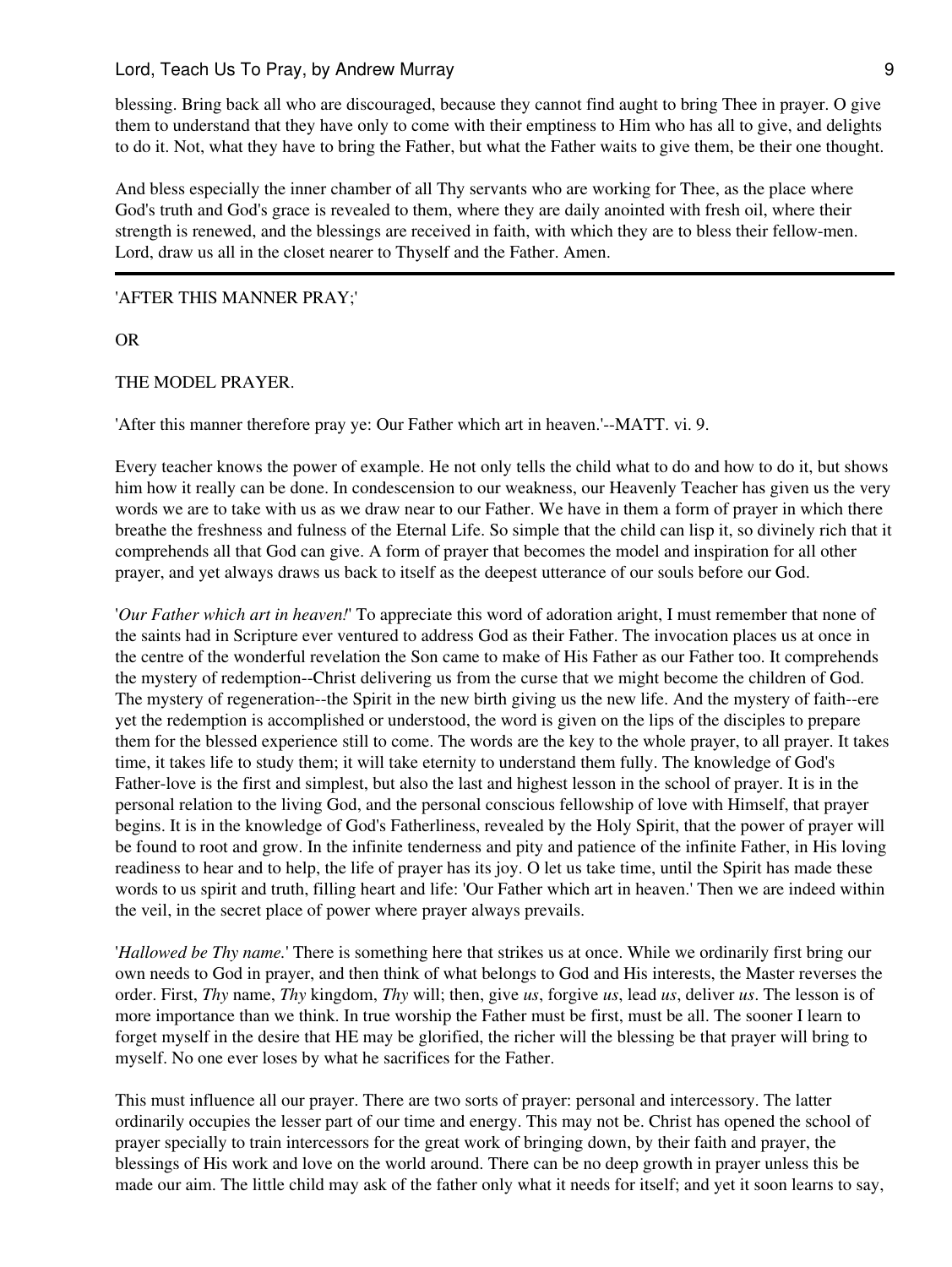Give some for sister too. But the grown-up son, who only lives for the father's interest and takes charge of the father's business, asks more largely, and gets all that is asked. And Jesus would train us to the blessed life of consecration and service, in which our interests are all subordinate to the Name, and the Kingdom, and the Will of the Father. O let us live for this, and let, on each act of adoration, Our Father! there follow in the same breath, *Thy* Name, *Thy* Kingdom, *Thy* Will;--for this we look up and long.

'*Hallowed be Thy name.*.' What name? This new name of Father. The word *Holy* is the central word of the Old Testament; the *name* Father of the New. In this name of Love all the holiness and glory of God are now to be revealed. And how is the name to be hallowed? By God Himself: '*I will hallow* My great name which ye have profaned.' Our prayer must be that in ourselves, in all God's children, in presence of the world, God Himself would reveal the holiness, the Divine power, the hidden glory of the name of Father. The Spirit of the Father is the *Holy* Spirit: it is only when we yield ourselves to be led *of Him*, that the name will be *hallowed* in our prayer and our lives. Let us learn the prayer: 'Our Father, hallowed be Thy name.'

'*Thy kingdom come.*' The Father is a King and has a kingdom. The son and heir of a king has no higher ambition than the glory of his father's kingdom. In time of war or danger this becomes his passion; he can think of nothing else. The children of the Father are here in the enemy's territory, where the kingdom, which is in heaven, is not yet fully manifested. What more natural than that, when they learn to hallow the Father-name, they should long and cry with deep enthusiasm: 'Thy kingdom come.' The coming of the kingdom is the one great event on which the revelation of the Father's glory, the blessedness of His children, the salvation of the world depends. On our prayers too the coming of the kingdom waits. Shall we not join in the deep longing cry of the redeemed: 'Thy kingdom come'? Let us learn it in the school of Jesus.

'*Thy will be done, as in heaven, so on earth.*' This petition is too frequently applied alone to the *suffering* of the will of God. In heaven God's will is *done*, and the Master teaches the child to ask that the will may be done on earth just as in heaven: in the spirit of adoring submission and ready obedience. Because the will of God is the glory of heaven, the doing of it is the blessedness of heaven. As the will is done, the kingdom of heaven comes into the heart. And wherever faith has accepted the Father's love, obedience accepts the Father's will. The surrender to, and the prayer for a life of heaven-like obedience, is the spirit of childlike prayer.

'*Give us this day our daily bread.*' When first the child has yielded himself to the Father in the care for His Name, His Kingdom, and His Will, he has full liberty to ask for his daily bread. A master cares for the food of his servant, a general of his soldiers, a father of his child. And will not the Father in heaven care for the child who has in prayer given himself up to His interests? We may indeed in full confidence say: Father, I live for Thy honor and Thy work; I know Thou carest for me. Consecration to God and His will gives wonderful liberty in prayer for temporal things: the whole earthly life is given to the Father's loving care.

'*And forgive us our debts as we also have forgiven our debtors.*' As bread is the first need of the body, so forgiveness for the soul. And the provision for the one is as sure as for the other. We are children, but sinners too; our right of access to the Father's presence we owe to the precious blood and the forgiveness it has won for us. Let us beware of the prayer for forgiveness becoming a formality: only what is really confessed is really forgiven. Let us in faith accept the forgiveness as promised: as a spiritual reality, an actual transaction between God and us, it is the entrance into all the Father's love and all the privileges of children. Such forgiveness, as a living experience, is impossible without a forgiving spirit to others: as *forgiven* expresses the heavenward, so *forgiving* the earthward, relation of God's child. In each prayer to the Father I must be able to say that I know of no one whom I do not heartily love.

'*And lead us not into temptation, but deliver us from the evil one.*' Our daily bread, the pardon of our sins, and then our being kept from all sin and the power of the evil one, in these three petitions all our personal need is comprehended. The prayer for bread and pardon must be accompanied by the surrender to live in all things in holy obedience to the Father's will, and the believing prayer in everything to be kept by the power of the indwelling Spirit from the power of the evil one.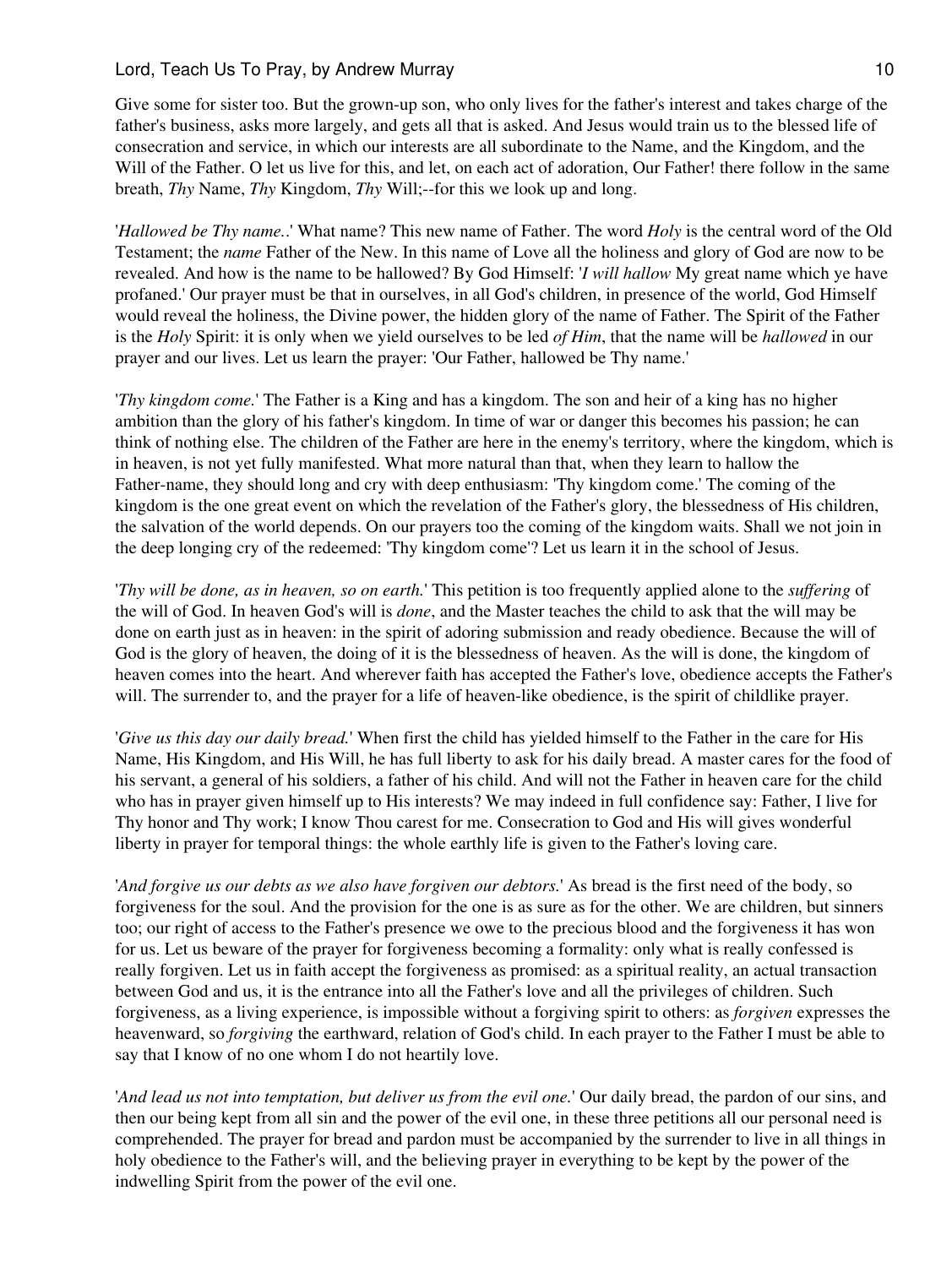Children of God! it is thus Jesus would have us to pray to the Father in heaven. O let His Name, and Kingdom, and Will, have the first place in our love; His providing, and pardoning, and keeping love will be our sure portion. So the prayer will lead us up to the true child-life: the Father all to the child, the Father all for the child. We shall understand how Father and child, the *Thine* and the *Our*, are all one, and how the heart that begins its prayer with the God-devoted THINE, will have the power in faith to speak out the OUR too. Such prayer will, indeed, be the fellowship and interchange of love, always bringing us back in trust and worship to Him who is not only the Beginning but the End: 'FOR THINE IS THE KINGDOM, AND THE POWER, AND THE GLORY, FOR EVER, AMEN.' Son of the Father, teach us to pray, 'OUR FATHER.'

## 'LORD, TEACH US TO PRAY.'

\* \* \* \* \*

O Thou who art the only-begotten Son, teach us, we beseech Thee, to pray, 'OUR FATHER.' We thank Thee, Lord, for these Living Blessed Words which Thou hast given us. We thank Thee for the millions who in them have learnt to know and worship the Father, and for what they have been to us. Lord! it is as if we needed days and weeks in Thy school with each separate petition; so deep and full are they. But we look to Thee to lead us deeper into their meaning: do it, we pray Thee, for Thy Name's sake; Thy name is Son of the Father.

Lord! Thou didst once say: 'No man knoweth the Father save the Son, and he to whom the Son willeth to reveal Him.' And again: 'I made known unto them Thy name, and will make it known, that the love wherewith Thou hast loved Me may be in them.' Lord Jesus! reveal to us the Father. Let His name, His infinite Father-love, the love with which He loved Thee, according to Thy prayer, BE IN US. Then shall we say aright, 'OUR FATHER!' Then shall we apprehend Thy teaching, and the first spontaneous breathing of our heart will be: 'Our Father, Thy Name, Thy Kingdom, Thy Will.' And we shall bring our needs and our sins and our temptations to Him in the confidence that the love of such a Father cares for all.

Blessed Lord! we are Thy scholars, we trust Thee; do teach us to pray, 'OUR FATHER.' Amen.

\* \* \* \* \*

+-----------------------------------------------------------+ | Typographical errors corrected in text: | | | | Page 18: undertand replaced with understand | | | +-----------------------------------------------------------+

\* \* \* \* \*

End of the Project Gutenberg EBook of Lord, Teach Us To Pray, by Andrew Murray

\*\*\* END OF THIS PROJECT GUTENBERG EBOOK LORD, TEACH US TO PRAY \*\*\*

\*\*\*\*\* This file should be named 26709.txt or 26709.zip \*\*\*\*\* This and all associated files of various formats will be found in: http://www.gutenberg.org/2/6/7/0/26709/

Produced by Free Elf, Jeannie Howse and the Online Distributed Proofreading Team at http://www.pgdp.net (This file was produced from images generously made available by The Internet Archive)

Updated editions will replace the previous one--the old editions will be renamed.

Creating the works from public domain print editions means that no one owns a United States copyright in these works, so the Foundation (and you!) can copy and distribute it in the United States without permission and without paying copyright royalties. Special rules, set forth in the General Terms of Use part of this license, apply to copying and distributing Project Gutenberg-tm electronic works to protect the PROJECT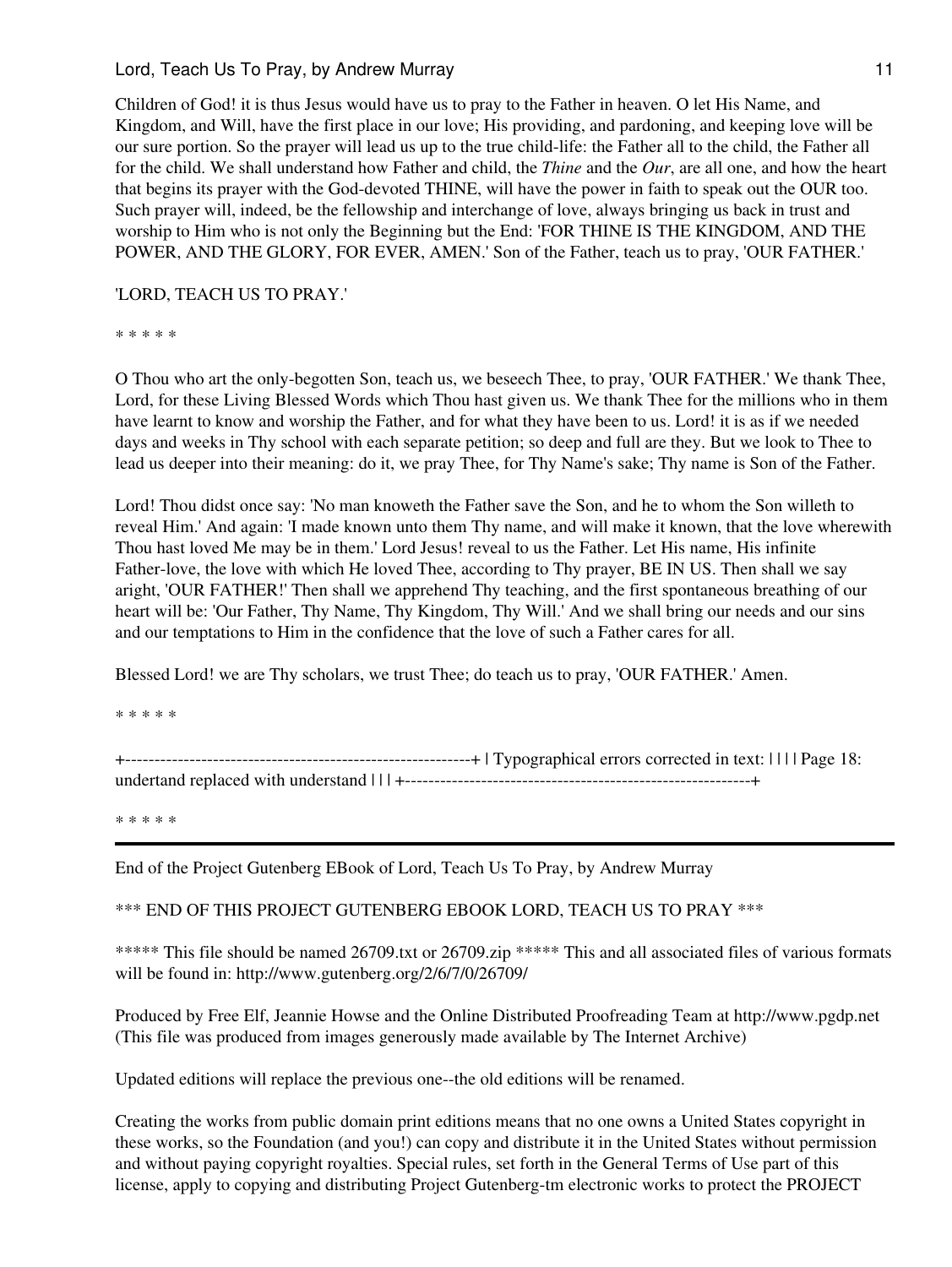GUTENBERG-tm concept and trademark. Project Gutenberg is a registered trademark, and may not be used if you charge for the eBooks, unless you receive specific permission. If you do not charge anything for copies of this eBook, complying with the rules is very easy. You may use this eBook for nearly any purpose such as creation of derivative works, reports, performances and research. They may be modified and printed and given away--you may do practically ANYTHING with public domain eBooks. Redistribution is subject to the trademark license, especially commercial redistribution.

## \*\*\* START: FULL LICENSE \*\*\*

# THE FULL PROJECT GUTENBERG LICENSE PLEASE READ THIS BEFORE YOU DISTRIBUTE OR USE THIS WORK

To protect the Project Gutenberg-tm mission of promoting the free distribution of electronic works, by using or distributing this work (or any other work associated in any way with the phrase "Project Gutenberg"), you agree to comply with all the terms of the Full Project Gutenberg-tm License (available with this file or online at <http://gutenberg.net>/license).

Section 1. General Terms of Use and Redistributing Project Gutenberg-tm electronic works

1.A. By reading or using any part of this Project Gutenberg-tm electronic work, you indicate that you have read, understand, agree to and accept all the terms of this license and intellectual property (trademark/copyright) agreement. If you do not agree to abide by all the terms of this agreement, you must cease using and return or destroy all copies of Project Gutenberg-tm electronic works in your possession. If you paid a fee for obtaining a copy of or access to a Project Gutenberg-tm electronic work and you do not agree to be bound by the terms of this agreement, you may obtain a refund from the person or entity to whom you paid the fee as set forth in paragraph 1.E.8.

1.B. "Project Gutenberg" is a registered trademark. It may only be used on or associated in any way with an electronic work by people who agree to be bound by the terms of this agreement. There are a few things that you can do with most Project Gutenberg-tm electronic works even without complying with the full terms of this agreement. See paragraph 1.C below. There are a lot of things you can do with Project Gutenberg-tm electronic works if you follow the terms of this agreement and help preserve free future access to Project Gutenberg-tm electronic works. See paragraph 1.E below.

1.C. The Project Gutenberg Literary Archive Foundation ("the Foundation" or PGLAF), owns a compilation copyright in the collection of Project Gutenberg-tm electronic works. Nearly all the individual works in the collection are in the public domain in the United States. If an individual work is in the public domain in the United States and you are located in the United States, we do not claim a right to prevent you from copying, distributing, performing, displaying or creating derivative works based on the work as long as all references to Project Gutenberg are removed. Of course, we hope that you will support the Project Gutenberg-tm mission of promoting free access to electronic works by freely sharing Project Gutenberg-tm works in compliance with the terms of this agreement for keeping the Project Gutenberg-tm name associated with the work. You can easily comply with the terms of this agreement by keeping this work in the same format with its attached full Project Gutenberg-tm License when you share it without charge with others.

1.D. The copyright laws of the place where you are located also govern what you can do with this work. Copyright laws in most countries are in a constant state of change. If you are outside the United States, check the laws of your country in addition to the terms of this agreement before downloading, copying, displaying, performing, distributing or creating derivative works based on this work or any other Project Gutenberg-tm work. The Foundation makes no representations concerning the copyright status of any work in any country outside the United States.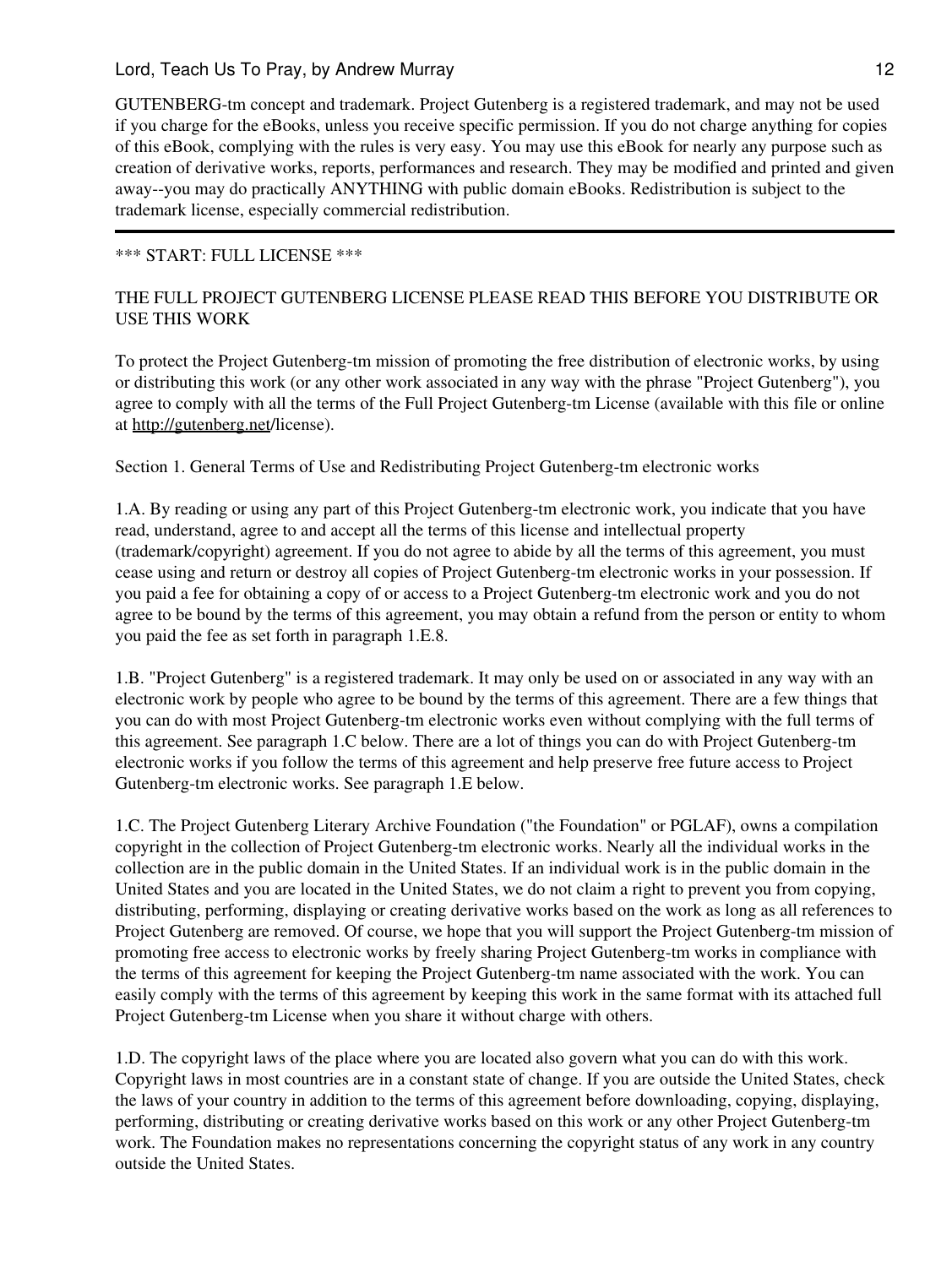1.E. Unless you have removed all references to Project Gutenberg:

1.E.1. The following sentence, with active links to, or other immediate access to, the full Project Gutenberg-tm License must appear prominently whenever any copy of a Project Gutenberg-tm work (any work on which the phrase "Project Gutenberg" appears, or with which the phrase "Project Gutenberg" is associated) is accessed, displayed, performed, viewed, copied or distributed:

This eBook is for the use of anyone anywhere at no cost and with almost no restrictions whatsoever. You may copy it, give it away or re-use it under the terms of the Project Gutenberg License included with this eBook or online at www.gutenberg.net

1.E.2. If an individual Project Gutenberg-tm electronic work is derived from the public domain (does not contain a notice indicating that it is posted with permission of the copyright holder), the work can be copied and distributed to anyone in the United States without paying any fees or charges. If you are redistributing or providing access to a work with the phrase "Project Gutenberg" associated with or appearing on the work, you must comply either with the requirements of paragraphs 1.E.1 through 1.E.7 or obtain permission for the use of the work and the Project Gutenberg-tm trademark as set forth in paragraphs 1.E.8 or 1.E.9.

1.E.3. If an individual Project Gutenberg-tm electronic work is posted with the permission of the copyright holder, your use and distribution must comply with both paragraphs 1.E.1 through 1.E.7 and any additional terms imposed by the copyright holder. Additional terms will be linked to the Project Gutenberg-tm License for all works posted with the permission of the copyright holder found at the beginning of this work.

1.E.4. Do not unlink or detach or remove the full Project Gutenberg-tm License terms from this work, or any files containing a part of this work or any other work associated with Project Gutenberg-tm.

1.E.5. Do not copy, display, perform, distribute or redistribute this electronic work, or any part of this electronic work, without prominently displaying the sentence set forth in paragraph 1.E.1 with active links or immediate access to the full terms of the Project Gutenberg-tm License.

1.E.6. You may convert to and distribute this work in any binary, compressed, marked up, nonproprietary or proprietary form, including any word processing or hypertext form. However, if you provide access to or distribute copies of a Project Gutenberg-tm work in a format other than "Plain Vanilla ASCII" or other format used in the official version posted on the official Project Gutenberg-tm web site (www.gutenberg.net), you must, at no additional cost, fee or expense to the user, provide a copy, a means of exporting a copy, or a means of obtaining a copy upon request, of the work in its original "Plain Vanilla ASCII" or other form. Any alternate format must include the full Project Gutenberg-tm License as specified in paragraph 1.E.1.

1.E.7. Do not charge a fee for access to, viewing, displaying, performing, copying or distributing any Project Gutenberg-tm works unless you comply with paragraph 1.E.8 or 1.E.9.

1.E.8. You may charge a reasonable fee for copies of or providing access to or distributing Project Gutenberg-tm electronic works provided that

- You pay a royalty fee of 20% of the gross profits you derive from the use of Project Gutenberg-tm works calculated using the method you already use to calculate your applicable taxes. The fee is owed to the owner of the Project Gutenberg-tm trademark, but he has agreed to donate royalties under this paragraph to the Project Gutenberg Literary Archive Foundation. Royalty payments must be paid within 60 days following each date on which you prepare (or are legally required to prepare) your periodic tax returns. Royalty payments should be clearly marked as such and sent to the Project Gutenberg Literary Archive Foundation at the address specified in Section 4, "Information about donations to the Project Gutenberg Literary Archive Foundation."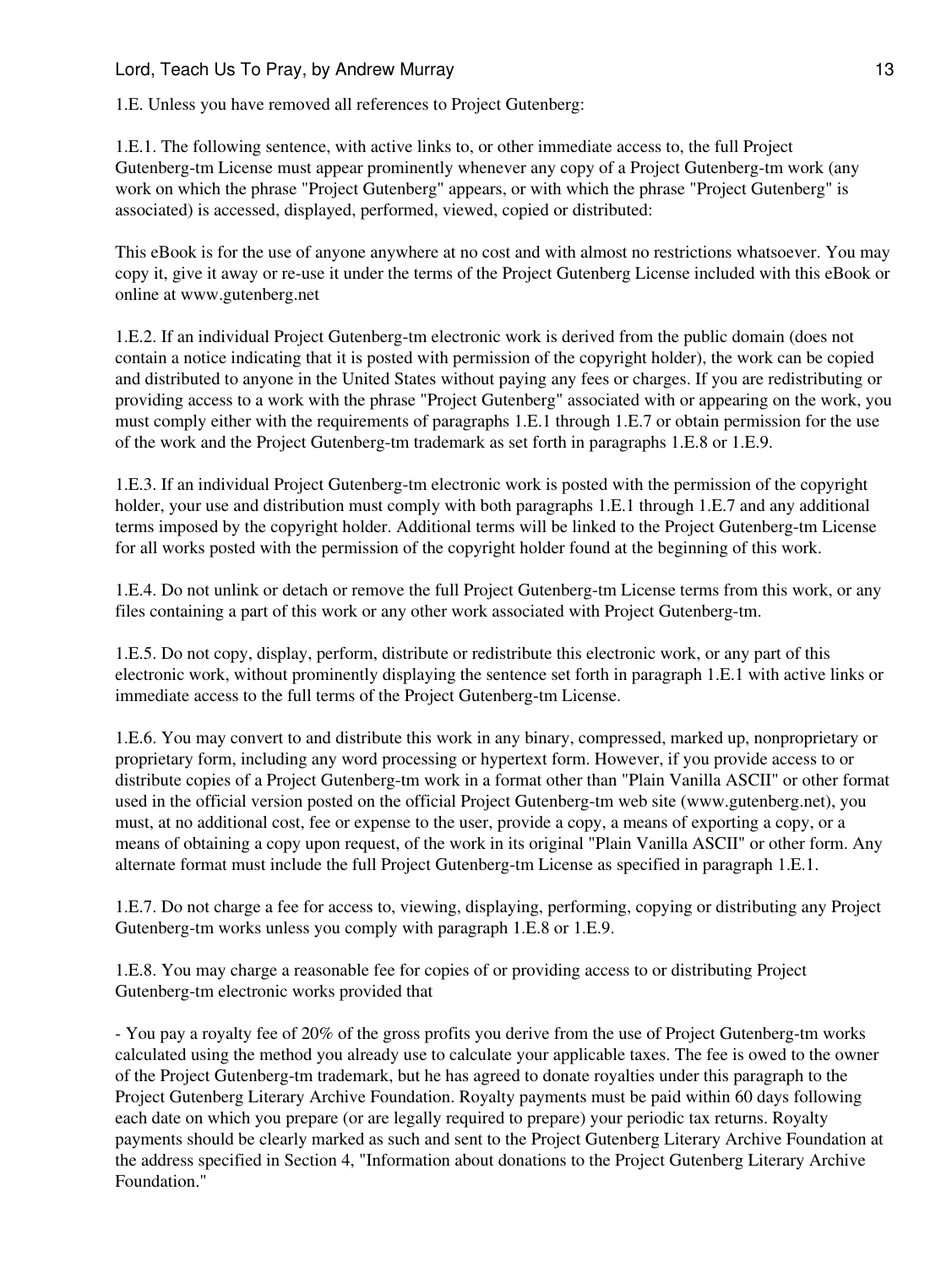- You provide a full refund of any money paid by a user who notifies you in writing (or by e-mail) within 30 days of receipt that s/he does not agree to the terms of the full Project Gutenberg-tm License. You must require such a user to return or destroy all copies of the works possessed in a physical medium and discontinue all use of and all access to other copies of Project Gutenberg-tm works.

- You provide, in accordance with paragraph 1.F.3, a full refund of any money paid for a work or a replacement copy, if a defect in the electronic work is discovered and reported to you within 90 days of receipt of the work.

- You comply with all other terms of this agreement for free distribution of Project Gutenberg-tm works.

1.E.9. If you wish to charge a fee or distribute a Project Gutenberg-tm electronic work or group of works on different terms than are set forth in this agreement, you must obtain permission in writing from both the Project Gutenberg Literary Archive Foundation and Michael Hart, the owner of the Project Gutenberg-tm trademark. Contact the Foundation as set forth in Section 3 below.

1.F.

1.F.1. Project Gutenberg volunteers and employees expend considerable effort to identify, do copyright research on, transcribe and proofread public domain works in creating the Project Gutenberg-tm collection. Despite these efforts, Project Gutenberg-tm electronic works, and the medium on which they may be stored, may contain "Defects," such as, but not limited to, incomplete, inaccurate or corrupt data, transcription errors, a copyright or other intellectual property infringement, a defective or damaged disk or other medium, a computer virus, or computer codes that damage or cannot be read by your equipment.

1.F.2. LIMITED WARRANTY, DISCLAIMER OF DAMAGES - Except for the "Right of Replacement or Refund" described in paragraph 1.F.3, the Project Gutenberg Literary Archive Foundation, the owner of the Project Gutenberg-tm trademark, and any other party distributing a Project Gutenberg-tm electronic work under this agreement, disclaim all liability to you for damages, costs and expenses, including legal fees. YOU AGREE THAT YOU HAVE NO REMEDIES FOR NEGLIGENCE, STRICT LIABILITY, BREACH OF WARRANTY OR BREACH OF CONTRACT EXCEPT THOSE PROVIDED IN PARAGRAPH F3. YOU AGREE THAT THE FOUNDATION, THE TRADEMARK OWNER, AND ANY DISTRIBUTOR UNDER THIS AGREEMENT WILL NOT BE LIABLE TO YOU FOR ACTUAL, DIRECT, INDIRECT, CONSEQUENTIAL, PUNITIVE OR INCIDENTAL DAMAGES EVEN IF YOU GIVE NOTICE OF THE POSSIBILITY OF SUCH DAMAGE.

1.F.3. LIMITED RIGHT OF REPLACEMENT OR REFUND - If you discover a defect in this electronic work within 90 days of receiving it, you can receive a refund of the money (if any) you paid for it by sending a written explanation to the person you received the work from. If you received the work on a physical medium, you must return the medium with your written explanation. The person or entity that provided you with the defective work may elect to provide a replacement copy in lieu of a refund. If you received the work electronically, the person or entity providing it to you may choose to give you a second opportunity to receive the work electronically in lieu of a refund. If the second copy is also defective, you may demand a refund in writing without further opportunities to fix the problem.

1.F.4. Except for the limited right of replacement or refund set forth in paragraph 1.F.3, this work is provided to you 'AS-IS' WITH NO OTHER WARRANTIES OF ANY KIND, EXPRESS OR IMPLIED, INCLUDING BUT NOT LIMITED TO WARRANTIES OF MERCHANTIBILITY OR FITNESS FOR ANY PURPOSE.

1.F.5. Some states do not allow disclaimers of certain implied warranties or the exclusion or limitation of certain types of damages. If any disclaimer or limitation set forth in this agreement violates the law of the state applicable to this agreement, the agreement shall be interpreted to make the maximum disclaimer or limitation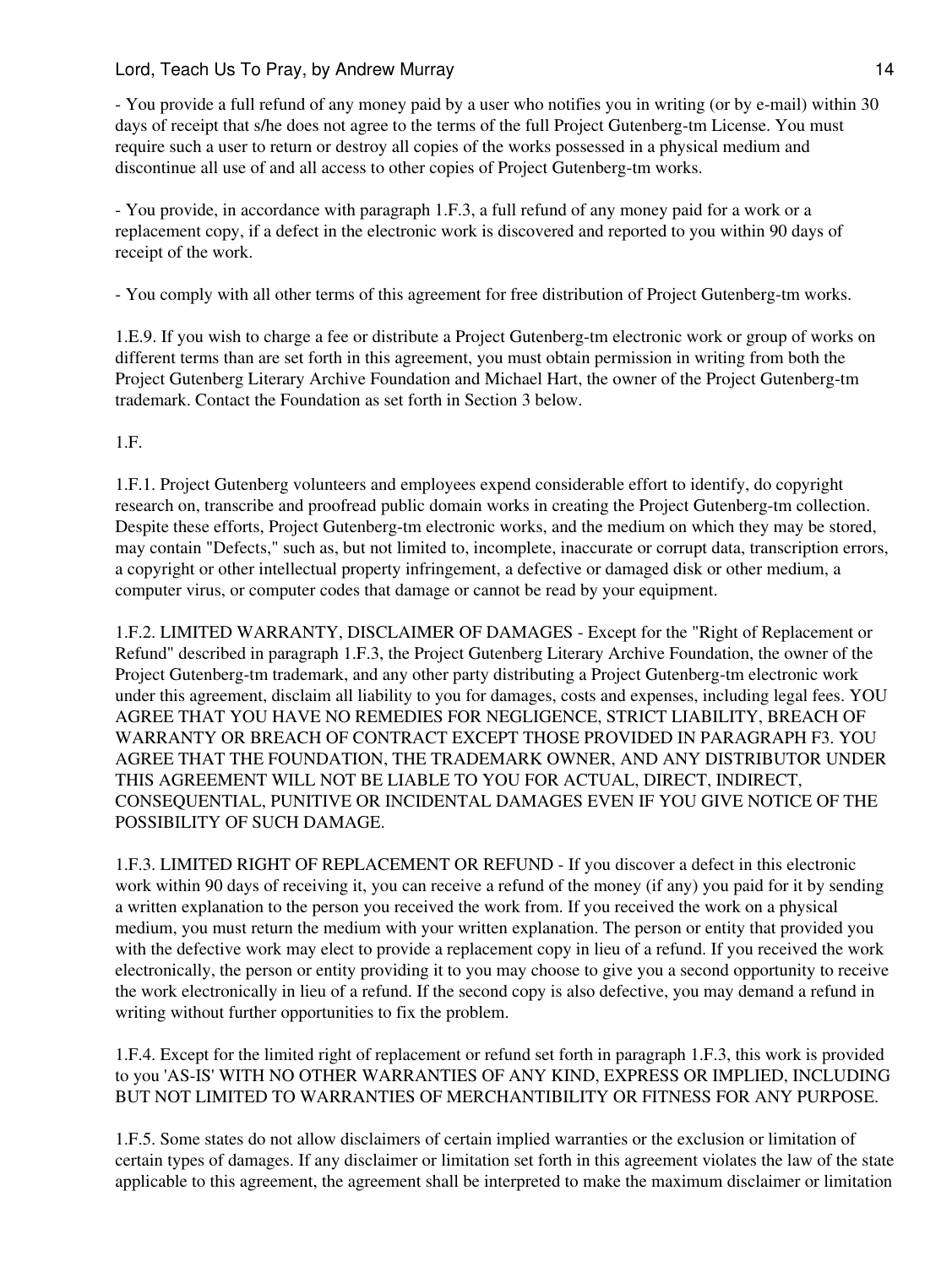permitted by the applicable state law. The invalidity or unenforceability of any provision of this agreement shall not void the remaining provisions.

## 1.F.6. **INDEMNITY**

- You agree to indemnify and hold the Foundation, the trademark owner, any agent or employee of the Foundation, anyone providing copies of Project Gutenberg-tm electronic works in accordance with this agreement, and any volunteers associated with the production, promotion and distribution of Project Gutenberg-tm electronic works, harmless from all liability, costs and expenses, including legal fees, that arise directly or indirectly from any of the following which you do or cause to occur: (a) distribution of this or any Project Gutenberg-tm work, (b) alteration, modification, or additions or deletions to any Project Gutenberg-tm work, and (c) any Defect you cause.

Section 2. Information about the Mission of Project Gutenberg-tm

Project Gutenberg-tm is synonymous with the free distribution of electronic works in formats readable by the widest variety of computers including obsolete, old, middle-aged and new computers. It exists because of the efforts of hundreds of volunteers and donations from people in all walks of life.

Volunteers and financial support to provide volunteers with the assistance they need, is critical to reaching Project Gutenberg-tm's goals and ensuring that the Project Gutenberg-tm collection will remain freely available for generations to come. In 2001, the Project Gutenberg Literary Archive Foundation was created to provide a secure and permanent future for Project Gutenberg-tm and future generations. To learn more about the Project Gutenberg Literary Archive Foundation and how your efforts and donations can help, see Sections 3 and 4 and the Foundation web page at http://www.pglaf.org.

Section 3. Information about the Project Gutenberg Literary Archive Foundation

The Project Gutenberg Literary Archive Foundation is a non profit  $501(c)(3)$  educational corporation organized under the laws of the state of Mississippi and granted tax exempt status by the Internal Revenue Service. The Foundation's EIN or federal tax identification number is  $64-6221541$ . Its  $501(c)(3)$  letter is posted at http://pglaf.org/fundraising. Contributions to the Project Gutenberg Literary Archive Foundation are tax deductible to the full extent permitted by U.S. federal laws and your state's laws.

The Foundation's principal office is located at 4557 Melan Dr. S. Fairbanks, AK, 99712., but its volunteers and employees are scattered throughout numerous locations. Its business office is located at 809 North 1500 West, Salt Lake City, UT 84116, (801) 596-1887, email business@pglaf.org. Email contact links and up to date contact information can be found at the Foundation's web site and official page at http://pglaf.org

For additional contact information: Dr. Gregory B. Newby Chief Executive and Director gbnewby@pglaf.org

Section 4. Information about Donations to the Project Gutenberg Literary Archive Foundation

Project Gutenberg-tm depends upon and cannot survive without wide spread public support and donations to carry out its mission of increasing the number of public domain and licensed works that can be freely distributed in machine readable form accessible by the widest array of equipment including outdated equipment. Many small donations (\$1 to \$5,000) are particularly important to maintaining tax exempt status with the IRS.

The Foundation is committed to complying with the laws regulating charities and charitable donations in all 50 states of the United States. Compliance requirements are not uniform and it takes a considerable effort, much paperwork and many fees to meet and keep up with these requirements. We do not solicit donations in